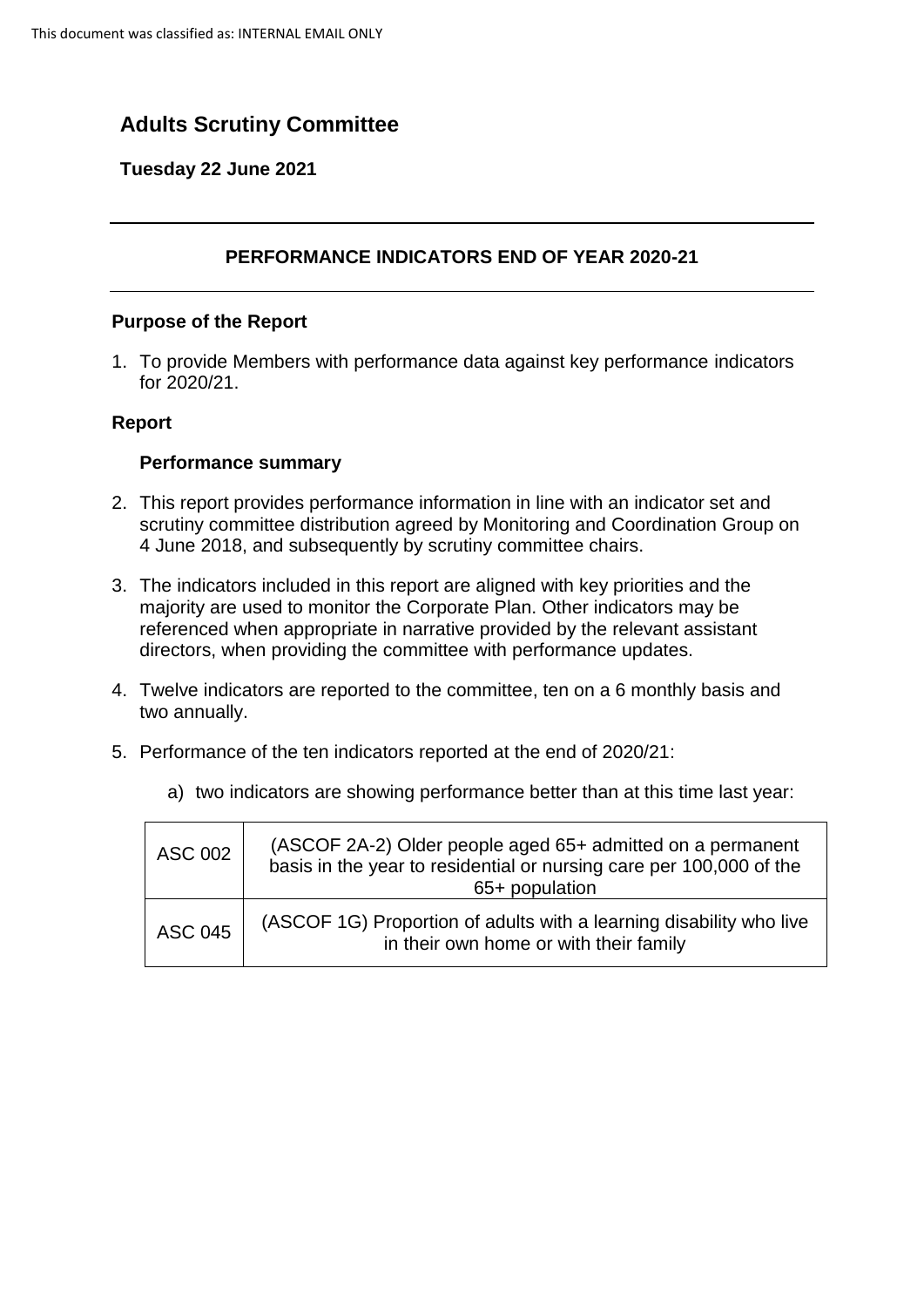b) three indicators are showing performance is not as good as at this time last year, they are still continuing to be monitored and managed.

| <b>ASC 019</b> | Percentage of people who have no ongoing care needs following<br>completion of provision of a reablement package. |
|----------------|-------------------------------------------------------------------------------------------------------------------|
| <b>ASC 046</b> | (ASCOF 1E) Proportion of adults with learning disabilities in paid<br>employment.                                 |
| <b>ASC 049</b> | (ASCOF 1C (1a)) Proportion of people using social care who receive<br>self-directed support                       |

c) two indicators performance are the same as this time last year.

| ASC 003        | (ASCOF 2A-1) Adults aged 18 - 64 admitted on a permanent basis<br>in the year to residential or nursing care homes, per 100,000<br>population |
|----------------|-----------------------------------------------------------------------------------------------------------------------------------------------|
| <b>ASC 050</b> | (ASCOF 1C (1b)) Proportion of carers using social care who receive<br>self-directed support                                                   |

d) three indicators are not comparable, and are reviewed as a point in time.

| <b>ASC 208</b> | Number of Safeguarding concerns (initial enquiries) started - year to<br>date            |
|----------------|------------------------------------------------------------------------------------------|
| <b>ASC 209</b> | Number of Safeguarding concerns (initial enquiries) started - per<br>month               |
| <b>ASC 211</b> | Number of strategy meetings undertaken i.e. concerns progressed<br>to strategy per month |

- 6. More information relating to some of the indicators referenced in this report can be found in **Appendix 1**.
- 7. The 2 indicators that are recorded annually are ASC054 (The proportion of people who use Adult Care services who find it easy to find information about services) and ASC055 (The proportion of people who are carers who find it easy to find information about services). Neither of these indicators are included as there were no annual surveys completed in 2020/21 due to the corona pandemic.
- 8. This Scrutiny Committee performance report is compiled by Sharon Raine. All queries regarding the format of this report should be addressed to Sharon.raine@darlington.gov.uk